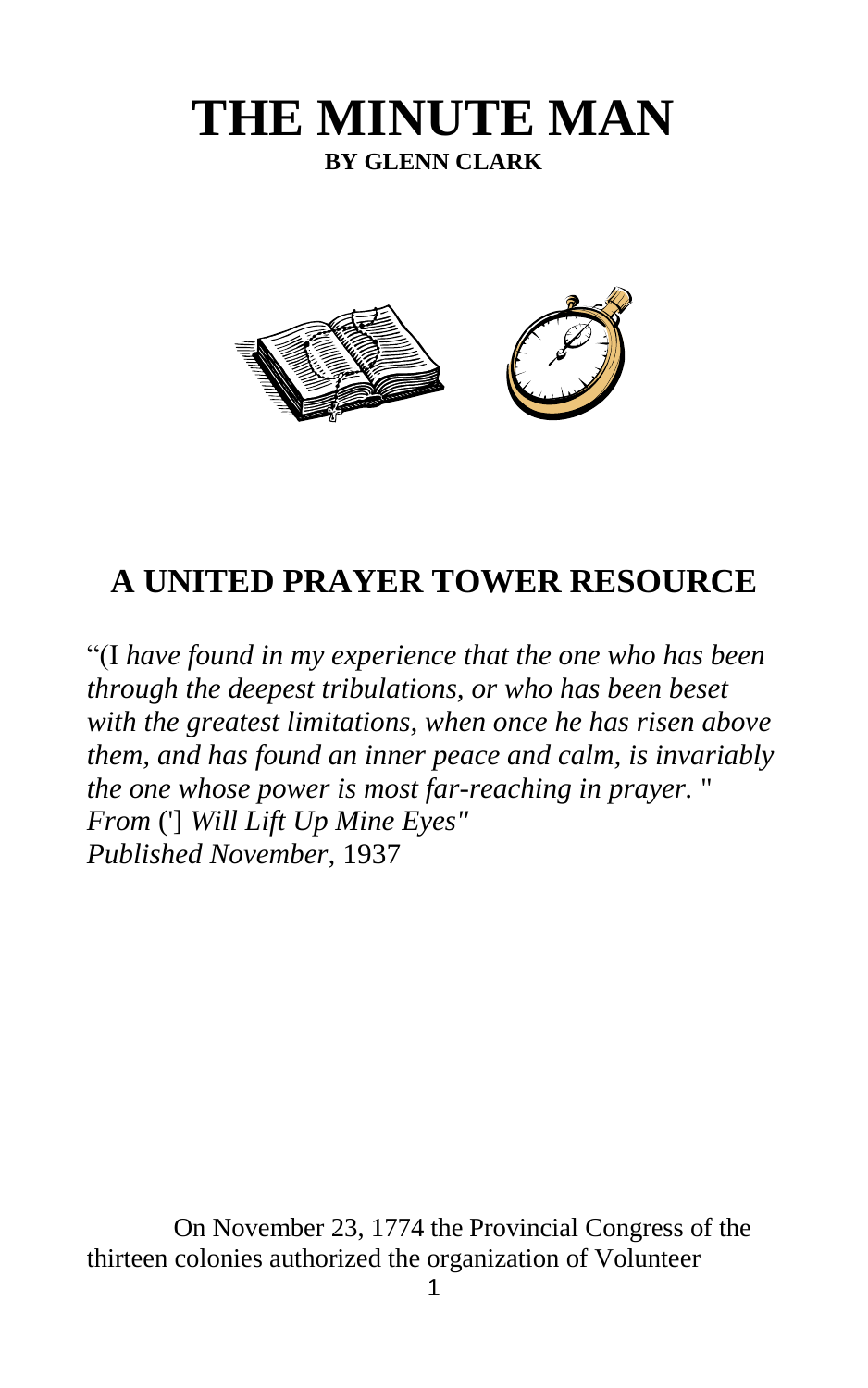Minute Men who should drill themselves and be prepared for action upon instant notice. Thus came into being the 16,000 Minute Men whose fame has gone down in history. It was a time of extreme national danger.

Little did anyone dream, when those Minute Men were formed, that they were destined to become the nucleus for successfully resisting the world's greatest monarchy, and ushering into existence the greatest free government that the world has ever known.

Today we are again in a state of great national and international danger. Insane militarism is in the saddle everywhere. We are beset on the one hand by arrogant fascism, on the other by the savage peril of communism. Is it not the fitting time for a new band of Minute Men to be organized, who shall drill themselves and be ready for instant service whenever the duty calls?

But these new Minute Men are not to leave the plow for the gun. They are not to train themselves to shoot down their brothers, and destroy the lives of their fellow men. They are, rather, to prepare themselves to save the lives of their brothers and of their enemies and to save the souls of all. While the ancient Minute Men trained themselves to shoot straight and march in unison, the new Minute Men are to train themselves to think straight and pray in unison. While the former did their training in the secret places of meadow and lane, the latter are to do their training in the Secret Place of the Most High.

As the Minute Men of old pledged their unstinted loyalty and devotion to their country, the new Minute Men must pledge their unstinted loyalty and devotion to their God.

The following prayer of Ignatius Loyola would make a splendid pledge for the Minute Men of the New Age: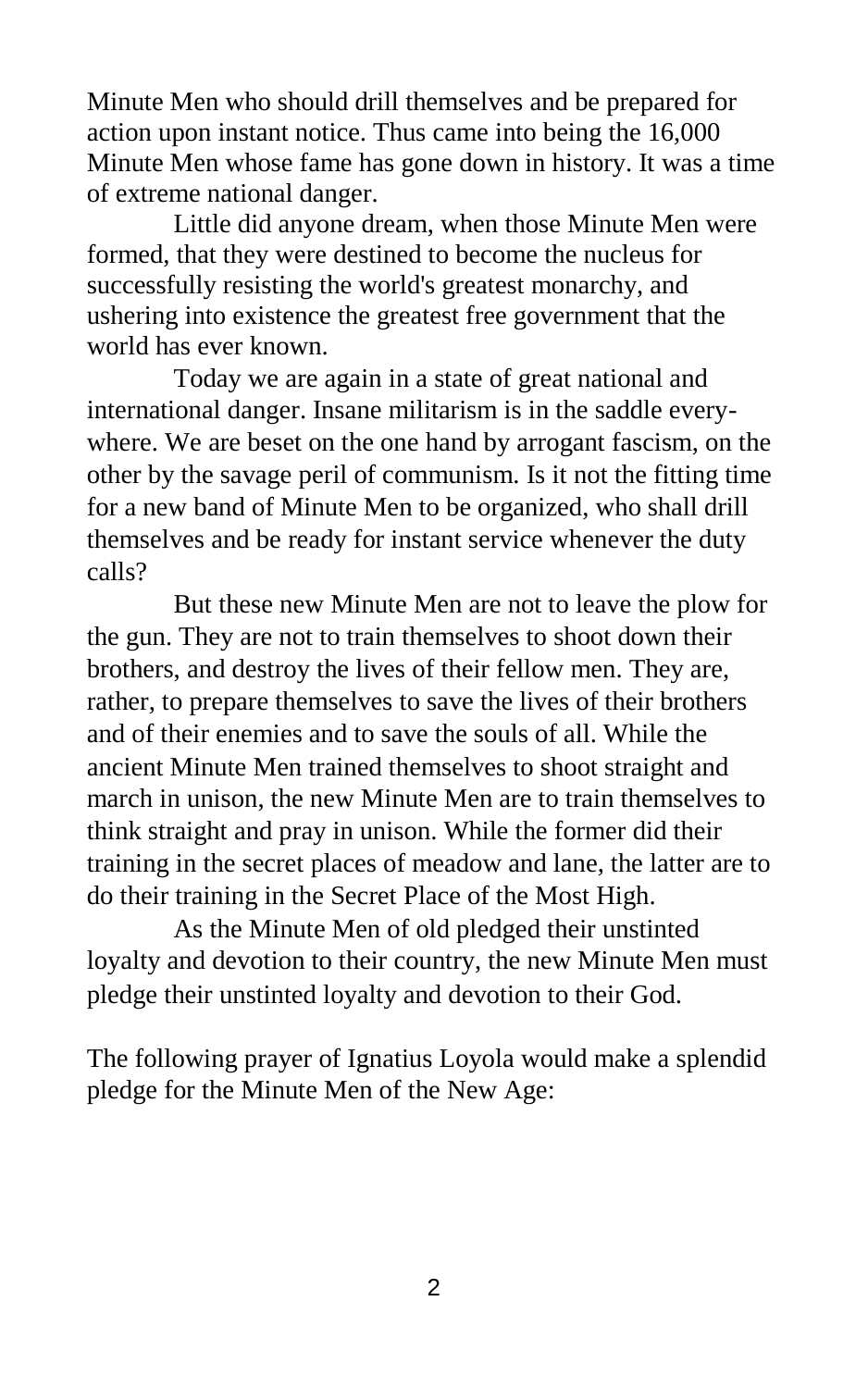*"Take, O Lord, and receive my entire liberty, my memory, my understanding, and my whole will. All that I am, all that I have, Thou has given me, and I will give it back to Thee to be disposed of according to Thy good pleasure. Give me only Thy love and Thy grace; with Thee I am rich enough, nor do I ask for aught besides. "* 

Only a Minute Man could fulfill such a pledge because it could only be done by the faithful spending of several minutes each day. If one could set aside an entire hour each day for such drill, here would be a splendid way to employ it.

- Use fifteen minutes a day for giving your entire understanding to God by reading spiritual, inspiring literature.
- $\bullet$  Use fifteen minutes a day for giving your entire memory to God by memorizing one chapter from the Bible each month.
- $\bullet$  Use fifteen minutes a day in giving your entire liberty to God by stepping into the Silence, where you can be completely alone with Him, completely open to His guidance and His will.
- Use fifteen minutes each day for giving your entire will to God by being obedient to the calls for help from others.

A Drill Book or Manual of Arms for this new army of the Lord would consist of the following: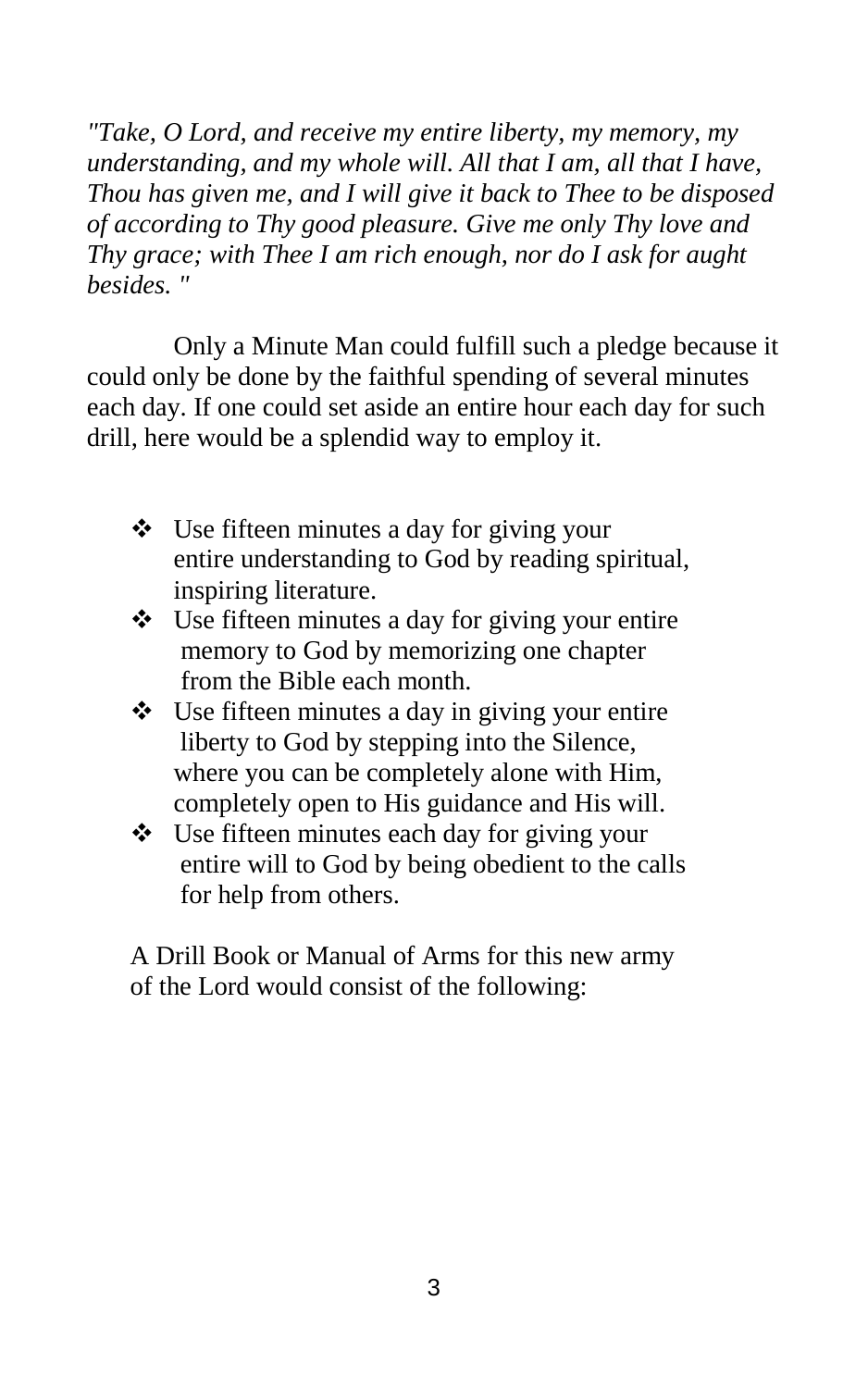#### **1. READING SPIRITUAL LITERATURE**

The kind of reading for developing true Minute Men of the Spirit is not the kind that talks of and about religion, valuable as that sometimes is. It is the kind of literature that releases one and immerses him in religion. Drummond's "Greatest Thing in the World," King's "Conquest of Fear," Douglas' "Magnificent Obsession," are typical examples. Because literature of this' 'kind is not found on all bookshelves, and because the need for it is very great, the books described in this folder have been written. If they can open the door to the deeper resources of the inner spirit for you, or for your friends, their object will have been attained.

#### **2. MEMORIZING CHAPTERS FROM THE BIBLE**

People today do not fully appreciate, as they did in the past, the full value of memorizing. To memorize, one must first understand what he is trying to memorize. Moreover, he must give his energy and his time and his attention to it. In short, he must give his entire liberty, his memory, his understanding, and his whole will to the task.

Here is a suggested year's program for memorizing that would make the Bible a living thing. The first eight chapters deal with the life of Christ. They contain the two most unique sermons of Jesus-the sermon of the Mount from Matthew, and the Sermon at the Last Supper from John. They contain, also, the most unique parables from Luke, and the most unique experience of Jesus outside of the trial and crucifixion, from Mark. Add to these, the chapter on Love from Corinthians, and the three most precious Psalms, and one has the heart of the Bible.

If the chapters from the life of Jesus are too many or too difficult, substitute your favorite Psalms or any other chapters you love. Psalm 139, or Psalm 46, or Job 28 are favorites of many.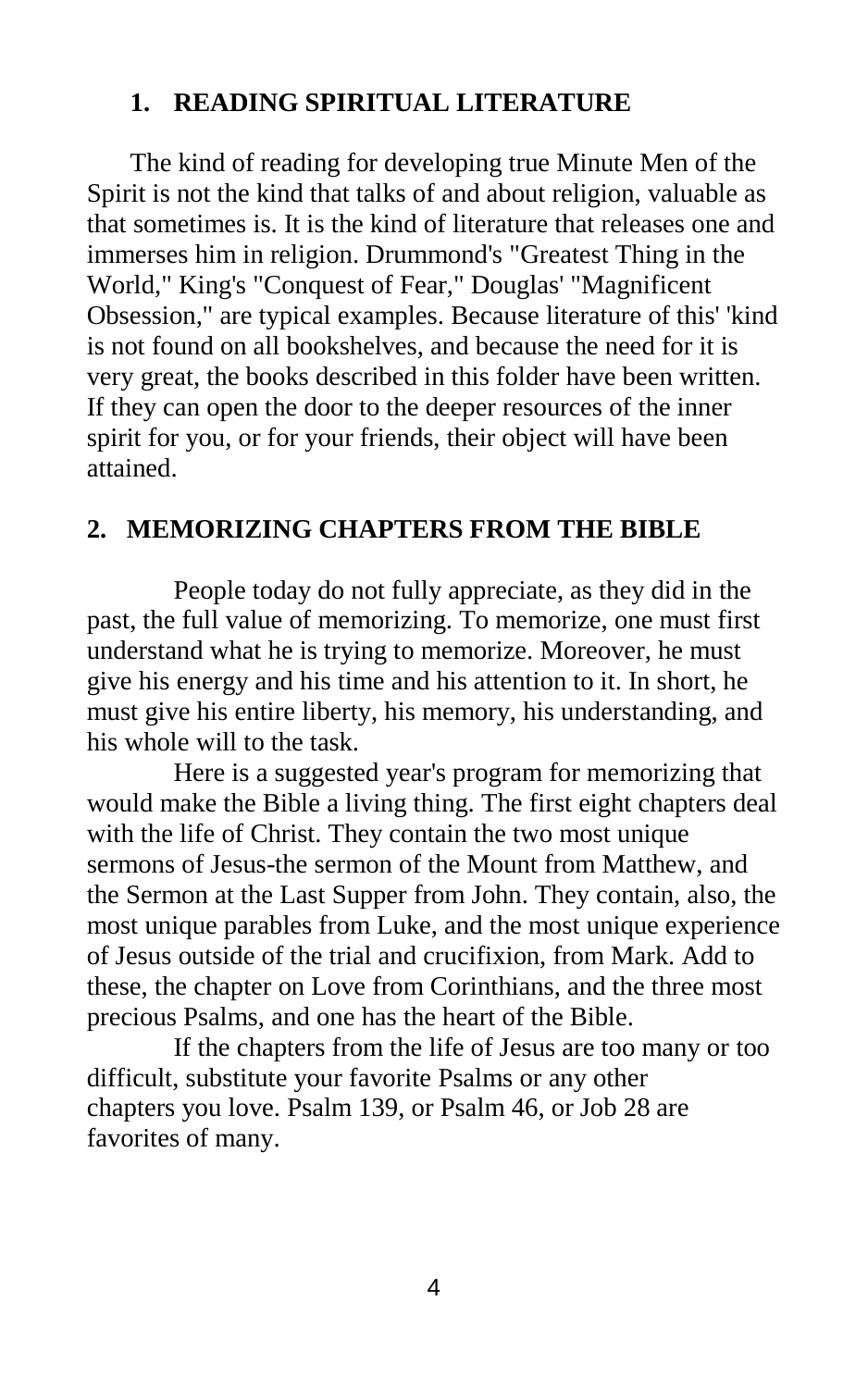|            |                | Week 1   | Week 2        | Week 3        | Week 4        |
|------------|----------------|----------|---------------|---------------|---------------|
| Month      | <b>Chapter</b> | Verses   | <b>Verses</b> | <b>Verses</b> | <b>Verses</b> |
| Jan        | Matt. 5        | $1-16$   | 17-26         | 27-37         | 38-48         |
| Feb        | Matt 6         | $1-8$    | $9-18$        | 19-26         | 27-34         |
| Mar        | Matt 7         | $1-6$    | $7 - 14$      | $15 - 20$     | 21-39         |
| Apr        | Luke 15        | $1 - 7$  | $8-16$        | 17-24         | $25 - 32$     |
| May        | Mark 9         | $2 - 13$ | 14-20         | 21-29         | $30-41$       |
| June       | John 14        | $1 - 7$  | $9 - 17$      | 18-22         | $23 - 27$     |
| July       | John $15$      | $1 - 8$  | $9 - 17$      | 18-22         | 23-27         |
| Aug        | John 17        | $1-8$    | $9 - 13$      | 14-19         | $20 - 26$     |
| Sept       | 1 Cor 13       | $1 - 3$  | $4 - 7$       | $8 - 10$      | $11 - 13$     |
| Oct        | Ps. 91         | $1-4$    | $5 - 8$       | $9 - 12$      | $13-16$       |
| <b>Nov</b> | Ps. 121        |          |               |               |               |
| Dec        | Ps. 23         |          |               |               |               |

For convenience the longer chapters are here divided into four sections each for weekly study.

#### **3. PRAYER AND MEDITATION (Excerpts from "The Song of the Souls of Men," (pp. 3, 4.)**

The most effective prayer is the kind that is divided into three stanzas.

"The first stanza," if we quote from "The Song of the Souls of Men," is the Prelude or Meditation.

The second stanza is the Strophe or Talking with God. The third stanza is the Antistrophe or Listening to God. The third stanza should end with a period of complete stillness. This stillness will be a perfect culmination of the prayer if into it comes peace.

"This Peace should not be a barren, emotional thrill, but a creative experience of one's entire being. The Peace that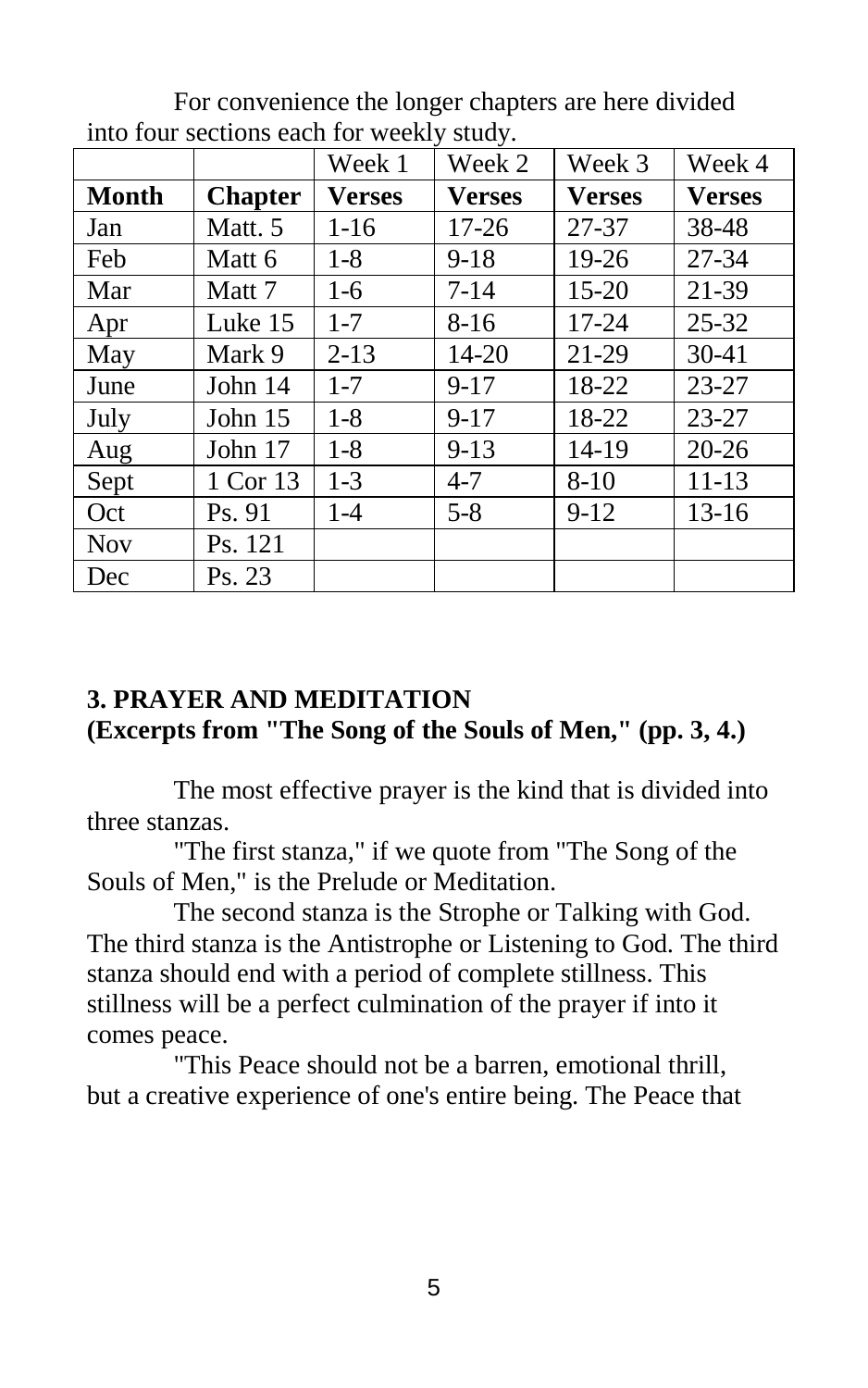comes when one is listening to God is the Peace that passeth all understanding. Out of such a Peace, based upon union with the Father, comes healing of mind, soul and body, both for oneself, and for those who are en rapport with the one praying. Out of this Peace comes a great clarifying of one's purposes and objectives in life-and out of this clarifying comes perfect guidance. Occasionally, but not always, the culmination of this Peace is an experience of deep ecstasy or sense of bliss in the realization of Union with the Father.

"Meditation alone may be barren; prayer alone may never reach beyond the ceiling; but meditation and prayer and listening combined together in unified sequence becomes one great symphony that is heard in heaven. This is the Song of the Souls of Men. The mistake of most people is in thinking that his Song is a mere preparation for the deed. Jesus and the j prophets knew better. They knew that this Song of the Souls of Men is the deed. Sing this Song sincerely and you will naturally follow it with "works." But it will not be you working, but your Heavenly Father that worketh in you. You will find yourself walking through meadows that already have the dew of Heaven upon them."

#### **4. FINALLY, FIFTEEN MINUTES OR MORE EACH DAY OF SERVICE TO OTHERS**

This "good deed" for others may be spiritual, such as prayer or religious counseling, or it may be as simple a thing as giving a cup of cold water to one of the least of these. What this service is depends upon what you are qualified to give, what you are guided to give, and what the need is that calls you.

November 23, 1937, Glenn Clark